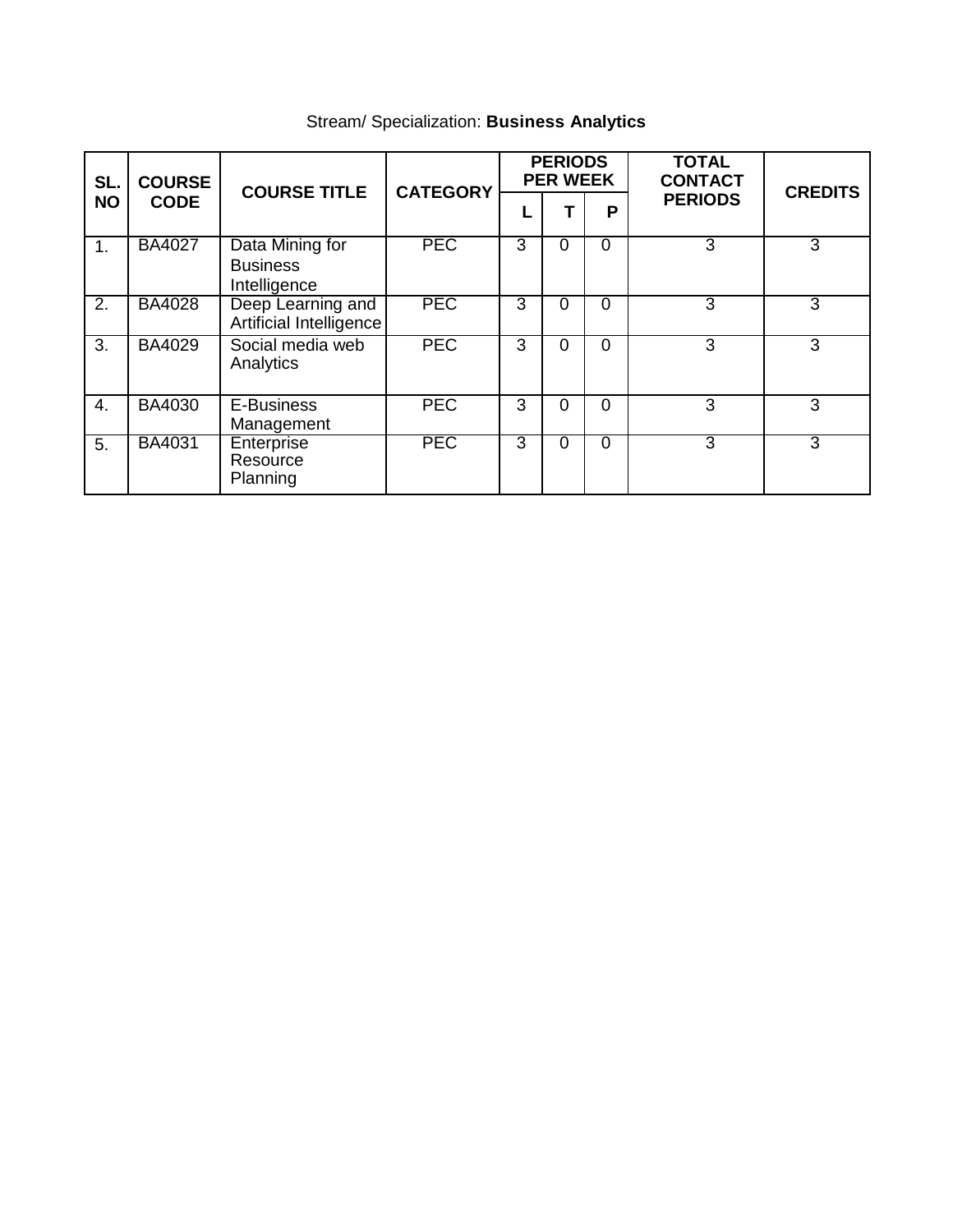# **BA4027 DATAMINING FOR BUSINESS INTELLIGENCE L T P C**

### **COURSE OBJECTIVES:**

- $\triangleright$  To know how to derive meaning form huge volume of data and information
- $\triangleright$  To understand how knowledge discovering process is used in business decision making.

### **UNIT I INTRODUCTION 9**

Data mining, Text mining, Web mining, Spatial mining, Process mining, Data ware house and datamarts.

### **UNIT II DATA MINING PROCESS 9**

Datamining process – KDD, CRISP-DM, SEMMA and Domain-Specific, Classification and Prediction performance measures -RSME, MAD, MAP, MAPE, Confusion matrix, Receiver Operating Characteristic curve & AUC;Validation Techniques - hold-out, k-fold cross-validation, LOOCV, random subsampling, and bootstrapping.

### **UNIT III PREDICTION TECHNIQUES 9**

Data visualization, Time series – ARIMA, Winter Holts, Vector Autoregressive analysis, Multivariate regression analysis.

### **UNIT IV CLASSIFICATION AND CLUSTERING TECHNIQUES 9**

Classification- Decision trees, k nearest neighbour, Logistic regression, Discriminant analysis; Clustering; Market basket analysis;

### **UNIT V MACHINE LEARNING AND AI 9**

Genetic algorithms, Neural network, Fuzzy logic, Support Vector Machine, Optimization techniques –Ant Colony, Particle Swarm, DEA

### **COURSE OUTCOMES:**

- 1. Learn to apply various data mining techniques into various areas of different domains.
- 2. Be able to interact competently on the topic of data mining for business intelligence. Know the basics of data mining processes, algorithms, & systems well enough to interact with CTOs, expert data miners, consultants, etc.
- 3. Apply various prediction techniques.
- 4. Learn about supervised and unsupervised learning technique.
- 5. Develop and implement a basic trainable neural network (or) a fuzzy logic system to design and manufacturing

### **REFERENCES:**

- 1. Jaiwei Ham and Micheline Kamber, Data Mining concepts and techniques, Kauffmann Publishers 2006
- 2. Efraim Turban, Ramesh Sharda, Jay E. Aronson and David King, Business Intelligence, Prentice Hall, 2008.
- 3. W.H.Inmon, Building the Data Warehouse, fourth edition Wiley India pvt. Ltd. 2005.
- 4. Ralph Kimball and Richard Merz, The data warehouse toolkit, John Wiley, 3rd edition, 2013.
- 5. Michel Berry and Gordon Linoff, Mastering Data mining, John Wiley and Sons Inc, 2nd Edition, 2011
- 6. Michel Berry and Gordon Linoff, Data mining techniques for Marketing, Sales and Customer support, John Wiley, 2011
- 7. G. K. Gupta, Ïntroduction to Data mining with Case Studies, Prentice hall of India, 2011
- 8. Giudici, Applied Data mining Statistical Methods for Business and Industry, John Wiley. 2009
- 9. Elizabeth Vitt, Michael LuckevichStaciaMisner, Business Intelligence, Microsoft, 2011
- 10. Michalewicz Z., Schmidt M. Michalewicz M and Chiriac C, Adaptive Business Intelligence, Springer – Verlag, 2007
- 11. GalitShmueli, Nitin R. Patel and Peter C. Bruce, Data Mining for Business Intelligence Concepts, Techniques and Applications Wiley, India, 2010.

 **3 0 0 3** 

# **TOTAL: 45 PERIODS**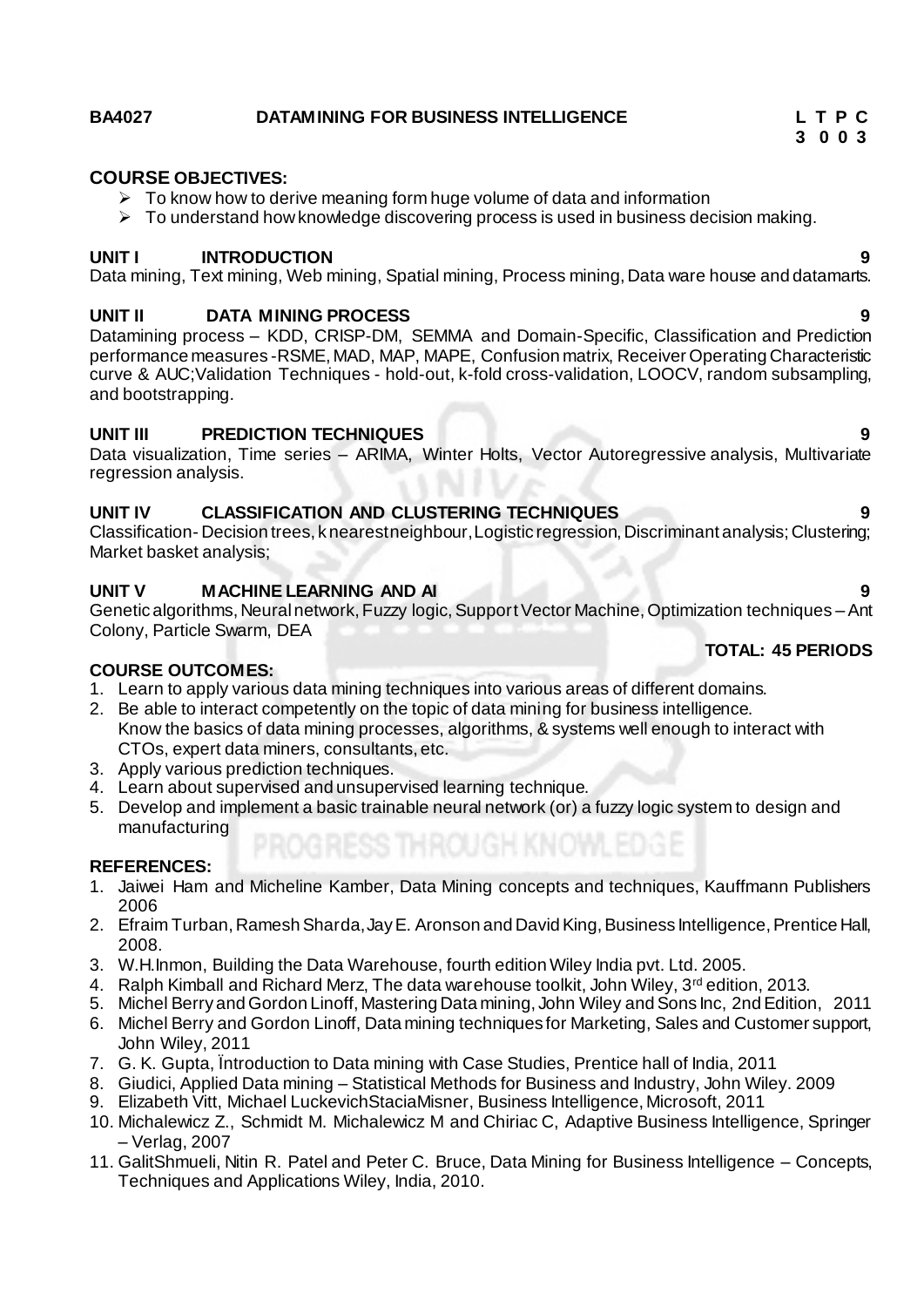### **BA4028 DEEP LEARNING AND ARTIFICIAL INTELLIGENCE L T P C**

### **COURSE OBJECTIVES:**

- $\triangleright$  To expose various algorithms related to Deep Learning and Artificial Intelligence.
- $\triangleright$  To prepare students to apply suitable algorithm for the specified applications.

### **UNIT I DEEP NETWORKS 9**

Deep Networks: Modern Practices: Deep Forward Networks: Example: Learning XOR - Gradient-Based Learning - Hidden Units - Architecture Design - Regularization for Deep Learning.

### **UNIT II MODELS 9**

Optimization for Training Deep Models: How Learning Differs from Pure Optimization - Challenges in Neural Network Optimization - Basic Algorithms - Parameter Initialization Strategies - Algorithms with Adaptive Learning Rates - Approximate Second-Order Methods - Optimization Strategies and Meta-Algorithms.

### **UNIT III INTELLIGENT SYSTEMS 9**

Introduction to Artificial Intelligence: Intelligent Systems - Foundations of AI - Applications - Tic-Tac-Toe Game Playing - Problem Solving: State-Space Search and Control Strategies: Introduction - General Problem Solving - Exhaustive Searches - Heuristic Search Techniques.

### **UNIT IV KNOWLEDGE REPRESENTATION 9**

Advanced Problem-Solving Paradigm: Planning: Introduction - Types of Planning Systems - Knowledge Representation: Introduction - Approaches to Knowledge Representation - Knowledge Representation using Semantic Network - Knowledge Representation using Frames.

### **UNIT V APPLICATIONS 9**

Expert Systems and Applications: Blackboard Systems - Truth Maintenance Systems - Applications of Expert Systems - Machine-Learning Paradigms: Machine-Learning Systems - Supervised and Unsupervised Learnings.

### **COURSE OUTCOMES:**

- 1. Knowledge of Algorithms of Deep Learning & Artificial Intelligence.
- 2. Knowledge of applying Algorithm to specified applications.
- 3. Ability to understand intelligent systems and Heuristic Search Techniques
- 4. Understanding of Knowledge Representation, Semantic Networks and Frames
- 5. Knowledge Of Expert systems, applications and Machine learning

### **REFERENCES:**

- 1. Ian Goodfellow, YoshuaBengio, Aaron Courville, "Deep Learning", MIT Press, 2016.
- 2. Li Deng and Dong Yu, "Deep Learning Methods and Applications", Foundations and Trends in Signal Processing.
- 3. YoshuaBengio, "Learning Deep Architectures for AI", Foundations and Trends in Machine Learning.
- 4. SarojKaushik, "Artificial Intelligence", Cengage Learning India Pvt. Ltd.
- 5. Deepak Khemani, "A First Course in Artificial Intelligence", McGraw Hill Education(India) Private Limited, NewDelhi.
- 6. Elaine Rich, Kevin Night, Shivashankar B Nair, "Artificial Intelligence" Third Edition, McGraw Hill, 2008.

# **3 0 0 3**

**TOTAL : 45 PERIODS**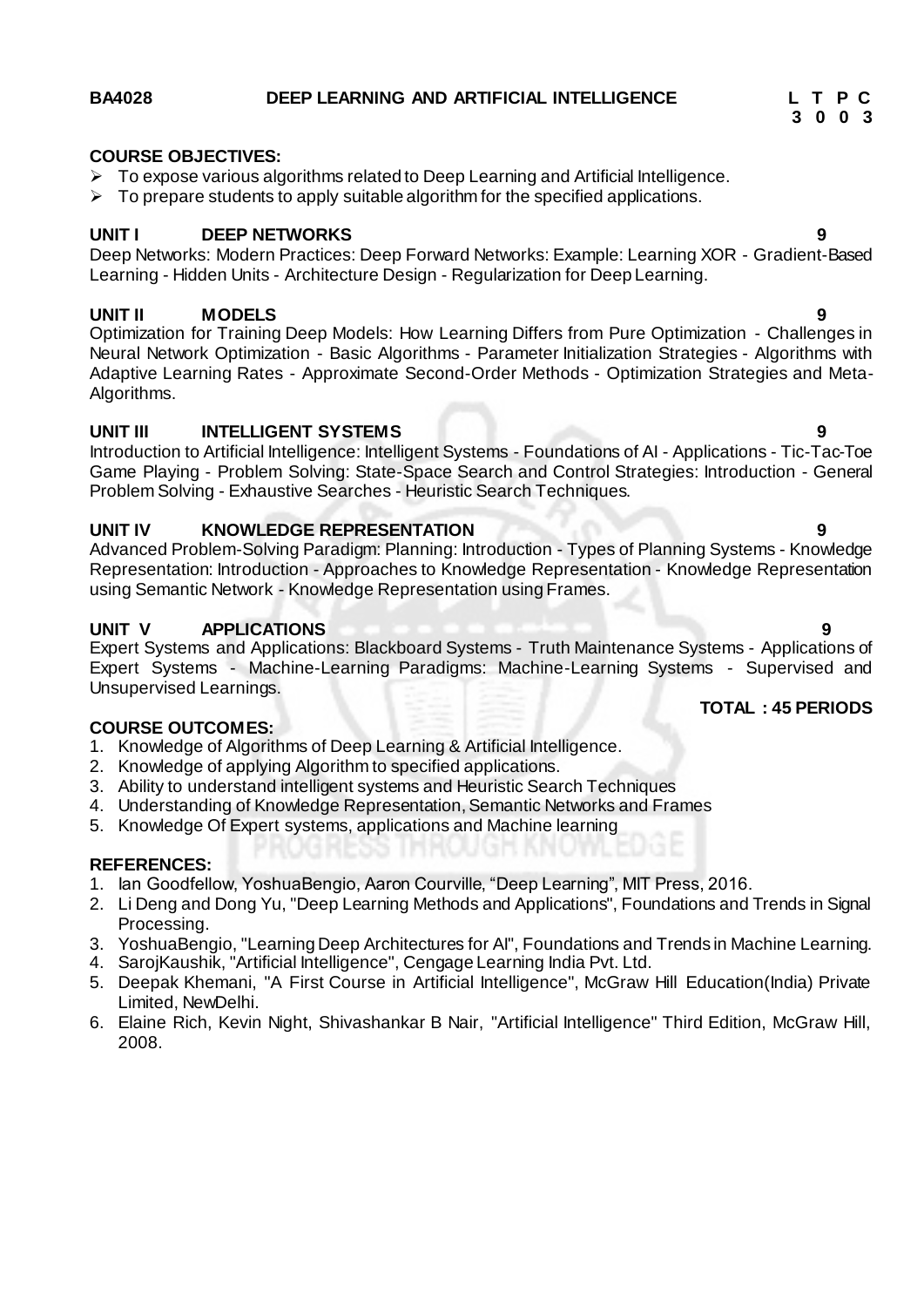### **COURSE OBJECTIVE:**

 $\triangleright$  To showcase the opportunities that exist today to leverage the power of the web and social media

### **UNIT I INTRODUCTION 9**

Evolution of online communities - History and Evolution of Social Media- Social Media vs. traditional media - Social Media Audience and Goals for using Social Media - Understanding Social Media: Strong and weak ties – Influencers - How ideas travel – Viralness - Social theory and social media technological determinism in popular discourse on social media technologies.

### **UNIT II COMMUNITY BUILDING AND MANAGEMENT 9**

Science of Social Media - Keys to Community Building - Promoting Social Media Pages- Linking Social Media Accounts-The Viral Impact of Social Media-Digital PR-Encourage Positive Chatter in Social Media - Identity in social media: formation of identities, communities, activist movements, and consumer markets - Social Media as business.

### **UNIT III SOCIAL MEDIA POLICIES AND MEASUREMENTS 9**

Social Media Policies-Etiquette, Privacy- ethical problems posed by emerging social media technologies - The road ahead in social media- The Basics of Tracking Social Media - social media analytics- Insights Gained From Social Media- Customized Campaign Performance Reports - Observations of social media use.

### **UNIT IV WEB ANALYTICS 9**

Web Analytics - Present and Future, Data Collection - Importance and Options, Overview of Qualitative Analysis, Business Analysis, KPI and Planning, Critical Components of a Successful Web Analytics Strategy, Web Analytics Fundamentals, Concepts, Proposals & Reports, Web Data Analysis.

### **UNIT V SEARCH ANALYTICS 9**

Search engine optimization (SEO), non-linear media consumption, user engagement, usergenerated content, web traffic analysis, navigation, usability, eye tracking, online security, online ethics, content management system, data visualization, RSS feeds, Mobile platforms, User centered design, Understanding search behaviors.

### **COURSE OUTCOMES:**

- 1. The students will be able to enhance the social media skills.
- 2. The students will be able to develop a mass communication strategy and guide campaigns.
- 3. To get an idea of social media policies.
- 4. Understand the fundamentals and concepts of web analytics.
- 5. How to effectively use the resulting insights to support website design decisions, campaign optimisation, search analytics, etc.

### **REFERENCES:**

- 1. K. M. Shrivastava, Social Media in Business and Governance, Sterling Publishers Private Limited, 2013
- 2. Christian Fuchs, Social Media a critical introduction, SAGE Publications Ltd, 2014
- 3. Bittu Kumar, Social Networking, V & S Publishers, 2013
- 4. Avinash Kaushik, Web Analytics An Hour a Day, Wiley Publishing, 2007
- 5. ric T. Peterson, Web Analytics Demystified, Celilo Group Media and Café Press, 2004
- 6. TakeshiMoriguchi, Web Analytics Consultant Official Textbook, 7th Edition, 2016

 **TOTAL: 45 PERIODS**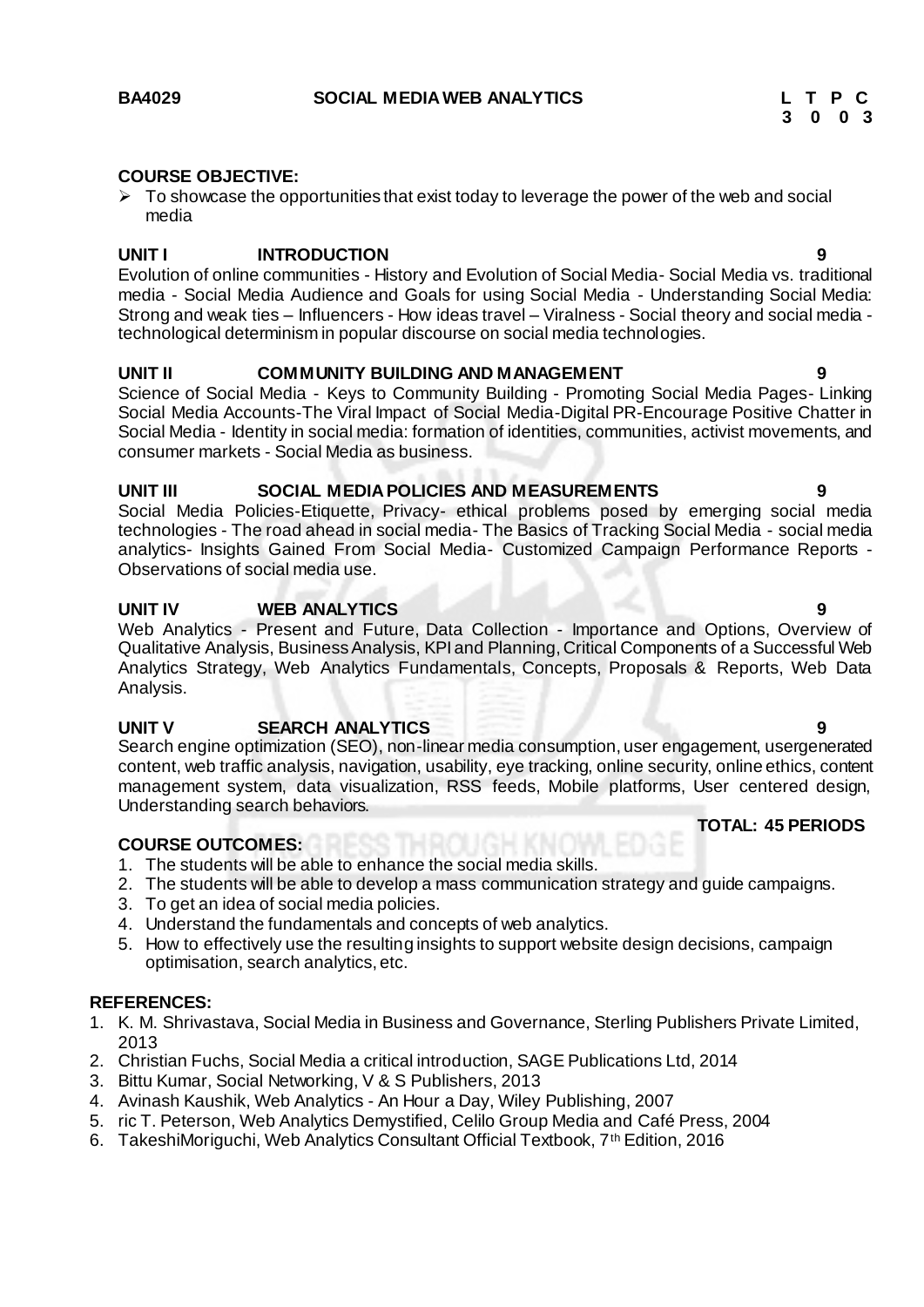### **BA4030 E – BUSINESS MANAGEMENT**

### **COURSE OBJECTIVE:**

 $\triangleright$  To understand the practices and technology to start an online business.

### **UNIT I INTRODUCTION TO e-BUSINESS 8**

e-business, e-business vs e-commerce, Economic forces – advantages – myths – e-business models, design, develop and manage e-business, Web 2.0 and Social Networking, Mobile Commerce, S-commerce

### **UNIT II TECHNOLOGY INFRASTRUCTURE 10**

Internet and World Wide Web, internet protocols - FTP, intranet and extranet, information publishing technology- basics of web server hardware and software.

### **UNIT III BUSINESS APPLICATIONS 10**

Consumer oriented e-business – e-tailing and models - Marketing on web – advertising, e-mail marketing, affiliated programs - e-CRM; online services, Business oriented e-business, e-governance, EDI on the internet, Delivery management system, Web Auctions, Virtual communities and Web portals – social media marketing

### **UNIT IV e-BUSINESS PAYMENTS AND SECURITY 9**

E-payments - Characteristics of payment of systems, protocols, e-cash, e-cheque and Micro payment systems- internet security – cryptography – security protocols – network security.

### **UNIT V LEGAL AND PRIVACY ISSUES 8**

Legal, Ethics and privacy issues – Protection needs and methodology – consumer protection, cyber laws, contracts and warranties, Taxation and encryption policies.

### **TOTAL: 45 PERIODS**

### **COURSE OUTCOMES:**

- 1. Ability to build and manage an e-business.
- 2. Knowledge about Technology Infrastructure
- 3. Understanding of customer oriented business applications
- 4. Knowledge of e business payment protocols and security
- 5. Understanding of ethical, legal , privacy issues and encryption policies

### **REFERENCES:**

- 1. Harvey M.Deitel, Paul J.Deitel, Kate Steinbuhler, e-business and e-commerce for managers, Pearson, 2011.
- 2. Efraim Turban, Jae K. Lee, David King, Ting Peng Liang, Deborrah Turban, Electronic Commerce A managerial perspective, Pearson Education Asia, 2010.
- 3. Parag Kulkarni, SunitaJahirabadkao, Pradeep Chande, e business, Oxford University Press, 2012.
- 4. Hentry Chan &el , E-Commerce fundamentals and Applications, Wiley India Pvt Ltd, 2007.
- 5. Gary P. Schneider, Electronic commerce, Thomson course technology, Fourth annual edition, 2007
- 6. Bharat Bhasker, Electronic Commerce Frame work technologies and Applications,  $3<sup>rd</sup>$  Edition. Tata McGrawHill Publications, 2009
- 7. KamleshK.Bajaj and Debjani Nag, Ecommerce- the cutting edge of Business, Tata McGraw Hill Publications, 7<sup>th</sup> reprint, 2009.
- 8. Kalakota et al, Frontiers of Electronic Commerce, Addison Wesley, 2004
- 9. MichealPapaloelon and Peter Robert, e-business, Wiley India, 2006.

**L T P C 3 0 0 3**